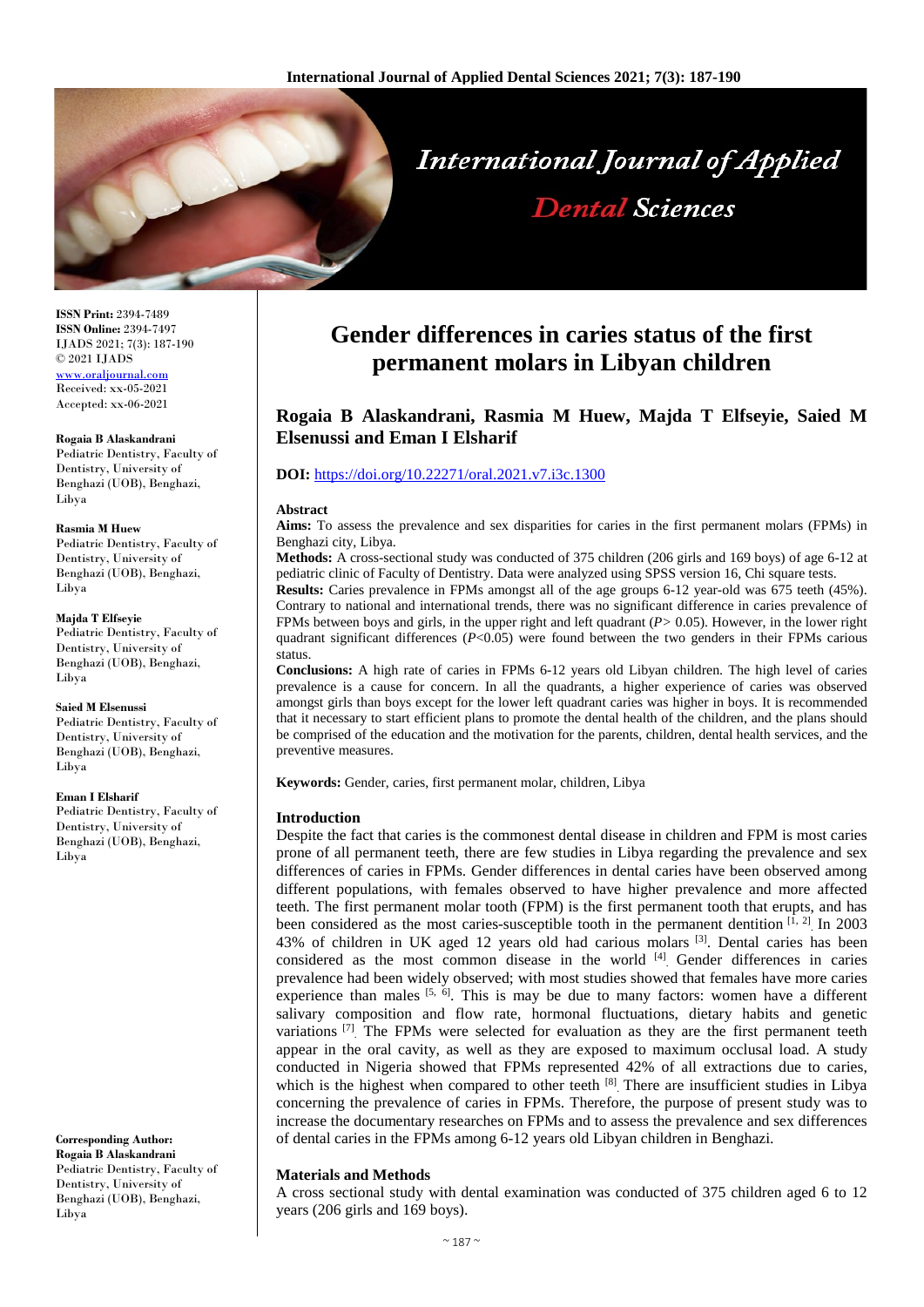All children selected for the study were healthy and free of medical problems. Dental examination was done in pediatric clinic of Faculty of Dentistry in Benghazi. A consent form was signed from the parents of children who involved in the study. Ethical approval was given from the Ethics Committee of Faculty of Dentistry. The diagnostic criterion for dental caries as recommended by the World Health Organization [9] was conducted. All subjects were examined using sterile mirror, explorer, cotton rolls, and good illumination. All maxillary and mandibular first permanent molars were examined for dental caries. Data analysis was performed using SPSS version 16, the chi-square test, whereas, the significance level was considered as (*P*<0.05).

### **Results**

The overall prevalence of carious and sound first permanent molars amongst all of the age groups was 675 teeth (45%) and 825 teeth (55%) respectively as shown in Figure 1. The sample was classified into two groups according the gender; girls were 54.9% of total sample and boys was 45.1% as can be observed in figure 2.



**Fig 1:** The distribution of carious and sound first permanent molars in the sample



**Fig 2:** The distribution of sample according the gender

In the upper right segment, no significant differences have found between boys and girls (*P>* 0.05). Whereas, 57.3% of the girls had carious FPMs, and 42.7% had caries free FPMs. In contrast with boys, who had 59.8% carious FPMs and caries free FPMs was 40.2% as can observed in Table 1.

**Table 1:** Comparative analysis of caries incidences of FPMs in the upper right segment of the dental arch

| <b>Gender * Upper Right Cross tabulation</b> |             |                 |                    |         |        |  |
|----------------------------------------------|-------------|-----------------|--------------------|---------|--------|--|
| Gender                                       | Girls       |                 | <b>Upper Right</b> |         | Total  |  |
|                                              |             | Count           | <b>Free Caries</b> | carious |        |  |
|                                              |             |                 | 118                | 88      | 206    |  |
|                                              |             | % within Gender | 57.3%              | 42.7%   | 100.0% |  |
|                                              |             | % of Total      | 31.5%              | 23.4%   | 54.9%  |  |
|                                              | <b>Boys</b> | Count           | 101                | 68      | 169    |  |
|                                              |             | % within Gender | 59.8%              | 40.2%   | 100.0% |  |
|                                              |             | % of Total      | 26.9%              | 18.2%   | 45.1%  |  |
| Total                                        |             | Count           | 219                | 156     | 375    |  |
|                                              |             | % within Gender | 58.4%              | 41.6%   | 100.0% |  |
|                                              |             | % of Total      | 58.4%              | 41.6%   | 100.0% |  |

Pearson Chi-Square= $0.235^{\text{a}}$ , p value = $0.628$ 

Table 2 showed that the upper left segment 61.2% of the girls had no caries and 38.8% had carious FPMs. while 62.1% of the boys had carious free FPMs and 37.9% had caries in their FPMs without gender differences between them (*P>* 0.05).

**Table 2:** Comparative analysis of caries incidences of FPMs in the upper left segment of the dental arch

| <b>Gender * Upper Left Cross tabulation</b> |             |                       |             |         |        |
|---------------------------------------------|-------------|-----------------------|-------------|---------|--------|
| Gender                                      | Girls       | Upper Left            |             |         | Total  |
|                                             |             | Count                 | Free Caries | Carious |        |
|                                             |             |                       | 126         | 80      | 206    |
|                                             |             | % within Gender       | 61.2%       | 38.9%   | 100.0% |
|                                             |             | % of Total            | 33.6%       | 21.3%   | 54.9%  |
|                                             | <b>Boys</b> | Count                 | 105         | 64      | 169    |
|                                             |             | within Gender<br>$\%$ | 62.1%       | 37.9%   | 100.0% |
|                                             |             | % of Total            | 28.0%       | 17.1%   | 45.1%  |
| Total                                       |             | Count                 | 231         | 144     | 375    |
|                                             |             | % within Gender       | 61.6%       | 38.4%   | 100.0% |
|                                             |             | % of Total            | 61.6%       | 38.4%   | 100.0% |

Pearson Chi-Square=.0.037  $\gamma$  p value =0.848.

The result represented in table 3 showed that the lower right segment, 52.9% of the girls had carious FPMs, while 43.2% of the boys had carious molars.

| <b>Gender * Lower Right Cross tabulation</b> |             |                 |             |         |        |
|----------------------------------------------|-------------|-----------------|-------------|---------|--------|
| Gender                                       | Girls       | Lower Right     |             |         | Total  |
|                                              |             | Count           | Free Caries | carious |        |
|                                              |             |                 | 97          | 109     | 206    |
|                                              |             | % within Gender | 47%         | 53%     | 100.0% |
|                                              |             | % of Total      | 25.8%       | 29.1%   | 54.9%  |
|                                              | <b>Boys</b> | Count           | 96          | 73      | 169    |
|                                              |             | % within Gender | 56.8%       | 43.2%   | 100.0% |
|                                              |             | % of Total      | 25.6%       | 19.5%   | 45.1%  |
| Total                                        |             | Count           | 193         | 182     | 375    |
|                                              |             | % within Gender | 51.5%       | 48.5%   | 100.0% |
|                                              |             | % of Total      | 51.5%       | 48.5%   | 100.0% |

**Table 3:** Comparative analysis of caries incidences of FPMs in the lower right segment of the dental arch

Pearson Chi-Square= $3.510$  p value = $0.061$ .

For the lower left, no gender significant was found between them  $(P> 0.5)$ , FPMs 50.5% of the girls and 52.7% of the boys had carious (Table 4). Table 5 demonstrated the caries frequency of FPMs in the upper and lower dental arches.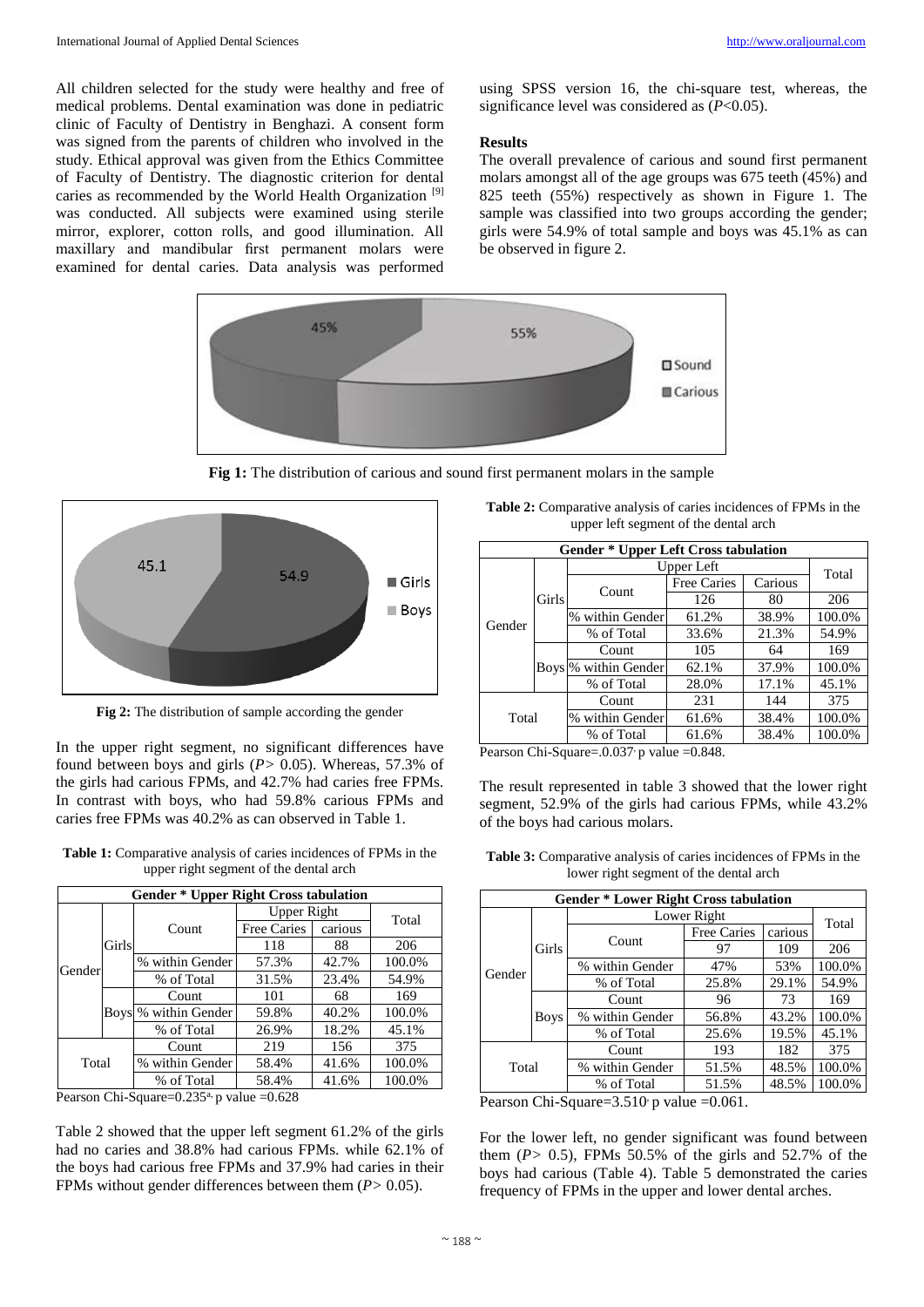**Table 4:** Comparative analysis of caries incidences of FPMs in the lower left segment of the dental arch

| <b>Gender * Lower Left Cross tabulation</b> |      |                 |             |         |        |  |
|---------------------------------------------|------|-----------------|-------------|---------|--------|--|
| Gender                                      | Girl |                 | Lower Left  |         | Total  |  |
|                                             |      |                 | Free Caries | carious |        |  |
|                                             |      | Count           | 102         | 104     | 206    |  |
|                                             |      | % within Gender | 49.5%       | 50.5%   | 100.0% |  |
|                                             |      | % of Total      | 27.2%       | 27.7%   | 54.9%  |  |
|                                             | Boy  | Count           | 80          | 89      | 169    |  |
|                                             |      | % within Gender | 47.3%       | 52.7%   | 100.0% |  |
|                                             |      | % of Total      | 21.3%       | 23.7%   | 45.0%  |  |
| Total                                       |      | Count           | 182         | 193     | 375    |  |
|                                             |      | % within Gender | 48.5%       | 51.5%   | 100.0% |  |
|                                             |      | % of Total      | 48.5%       | 51.5%   | 100.0% |  |

Pearson Chi-Square=0.176p value =0.675

**Table 5:** Comparative analysis of caries incidences of FPMs in the upper, lower right and left segments of the dental arch

| Gender              | Girls      | <b>Boys</b> |  |
|---------------------|------------|-------------|--|
|                     | N Caries % | N Caries %  |  |
| Upper right segment | 88 42.7    | 68 40.2     |  |
| Lower right segment | 109 53.0   | 7343.2      |  |
| Upper left segment  | 80 38.9    | 64 37.9     |  |
| Lower left segment  | 104 50.5   | 89 52.7     |  |

#### **Discussion**

The present study has provided useful information about the prevalence and sex differences of dental caries in 6-12 yearold Libyan schoolchildren in Benghazi. The first permanent molars were exclusively examined because they play a key role in maintaining the dental health of an individual. This study showed that out of 1500 FPMs, 675 teeth (45%) were carious, which is far from the WHO global aim that by 2020 the carious PFMs should have decreased to 11% [10]. A high rate of caries in FPMs 6-12 years old Libyan children. The prevalence of dental caries in this study might be due to high consumption of sugared-acidic drinks and foods, lack of dental awareness and unhealthy dietary habits may have worsened the situation  $[11, 12]$ . However, the present results were lower than results of a study done in Iran showed that out of 2256 FPMs, 1323 teeth were carious (greater than 50%) [13], results reported among 6-14 years old Sudanese children [14], showed that prevalence of dental caries of FPM was 61%. But higher than results in a study in Karachi, Pakistan, out of 1808 FPMs evaluated in 8-12 year-old children, 568 teeth were carious<sup>[15]</sup>.

Comparing the present study with previous studies in Libya, the present results was lower than 57.8% reported in Benghazi  $[16]$ . Also lower than 56.9% for 10-13 year-olds  $[17]$ , and with relatively lower than 50% in 12 year-olds [18] and 50% for 6- 12 year-old children [19]. Though we should be consider that these Libyan studies were assessed the prevalence of dental caries in all teeth. So the compression may not be an ideal. The slight differences of prevalence of dental caries in these different studies might be attributed to cultural, nutritional habits, in the amount of fluoride in drinking water, hygienic and age differences and also cultural, socioeconomic factors in different cities that directly and indirectly affect caries prevalence.

The present study assessed gender difference in caries prevalence of FPM in children aged 6 to 12 years old in Benghazi, Libya. It can be observed from the results of this study that there was a little difference between the genders in caries prevalence of FPMs, as caries in girls were little bit higher than in boys. Another similar study carried out in Sudan by Abuaffanetal reported that FPMs in Sudanese children aged 6-14years are 60.1% carious in girls and 39.9% carious in boys [20]. The current study was agreed with the finding reported by Khan *et al*., in studied children aged 8-12 years old. His study showed statistically significant link between prevalence of carious FPMs and gender, as caries prevalence of FPMs in girls was (52.7%) which was a little higher than boys (50%) in Dammam, Saudi Arabia<sup>[21]</sup> This study, caries in mandibular FPMs was higher than caries in maxillary FPMs which was similar to the results of a study carried out in Abha, Saudi Arabia [22]. Another study reported almost twice the number of females affected by caries compared with males [23]. The probable reason for mandibular FPMs being more affected could be their earlier eruption time, or the presence of deep pits and fissures. Khalid H.M. *et al*. had results similar to our results were there was no significance difference between caries in molars of girls and boys, as they found that of a total 432 children, 199 (46%) were male and  $233(54%)$  were females  $[24]$ . In addition, the current study were comparable to the results reported by Sudhakaran *et al*., showed no significant difference was found between caries of FPMs in both genders as caries in girls represented 84.33% and caries in boys represented 83.35% [25]. Some studies recommended that, the use of fluoride and application of fissure sealants on newly erupted FPMs could lead to reduction of the prevalence of caries [26]. Another studied was conducted in Benghazi by Elfseyie *et al*., showed that in overall caries-free in the permanent dentition was (132 subject, 63.76%), while caries was (75 subject, 36.24%), in boys caries free in the permanent dentition was higher  $(31.40%)$  than in the primary dentition  $(7.24%)$ <sup>[27]</sup>.

# **Conclusion**

The high level of caries prevalence in Libyan schoolchildren is a cause for concern. The prevalence of carious FPMs was almost the same in both genders, with caries in girls being a little bit higher than in boys. Strong recommendation for oral health education programs are needed for school children to prevent caries, with at least one oral hygienist should be employed to visit the schools, refer if necessary, and initiate appropriate oral hygiene and dental educational programmers.

# **Acknowledgment**

The authors would like to thank Dr. Mohamed Idris Alshelmani for his assistant in data analysis.

#### **Conflict of Interests**

None declared.

### **References**

- 1. Skeie MS, Raadal M, Strand GV, Espelid I. The relationship between caries in the primary dentition at 5 years of age and permanent dentition at 10 years of age: a longitudinal study. Int J Paedistr Dent 2006;16:152-160.
- 2. Bhardwaj VK. Dental caries prevalence in individual tooth in primary and permanent dentition among 6-12 year old school children in Shimla, Himachal Pradesh. International Journal of Health and Allied Sciences 2014;3:125.
- 3. Pitts N B, Chestnutt IG, Evans D, White D, Chadwick B, Steele JG. The dentinal caries experience of children in the United Kingdom, 2003. Br Dent J 2006; 200:313-320.
- 4. JMB. ten Cate. The need for antibacterial approaches to improve caries control, advances in dental research 2009;21(1):8-12.